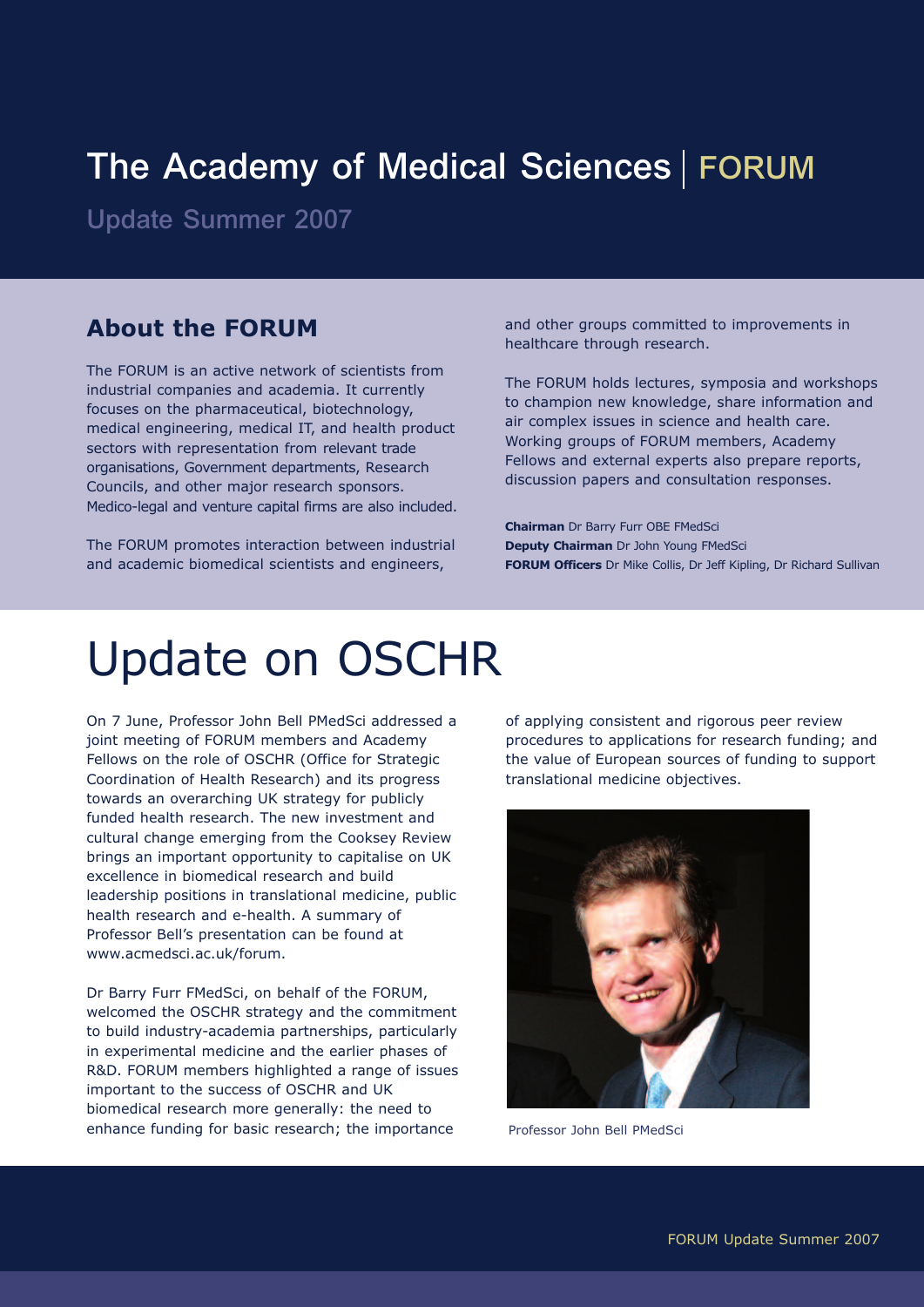

# Annual FORUM lecture

Dame Nancy Rothwell FRS FMedSci

Dame Nancy Rothwell FRS FMedSci presented the Annual FORUM lecture in March on *'The highs and lows of academic-industrial collaborations'.* This wide-ranging review and lively discussion analysed perspectives from the university and bioscience industry sectors, identifying a variety of mutual strategic interests and emphasising the importance of collaboration on policy issues. The lecture concluded with a call for the sectors to work together in providing better measures of the benefits of biomedical research, supporting public engagement and shaping government targets and strategy. A summary of the lecture can be downloaded at www.acmedsci.ac.uk/p50evid66.html.

## **Communicating** risk and benefit

One of the major outcomes of the 2005 FORUM report on 'Safer Medicines' was a recommendation for medical and science journals to develop an agreed, standardised system of presenting the risks and benefits of medicines.

At a recent roundtable meeting, conceived and attended by Professor Patrick Vallance FMedSci, Fellows from industry and academia discussed how this recommendation could be implemented, including options for a consistent format for presenting quantified risk/benefit in medical journals. Two further meetings will be held later in 2007: a scoping group of UK and US journal editors to discuss the feasibility of a standardised format; and a larger meeting with scientists, industry representatives and other interested parties, including patient groups and experts in risk communication.

For more information contact forum@acmedsci.ac.uk.



Professor Patrick Vallance FMedSci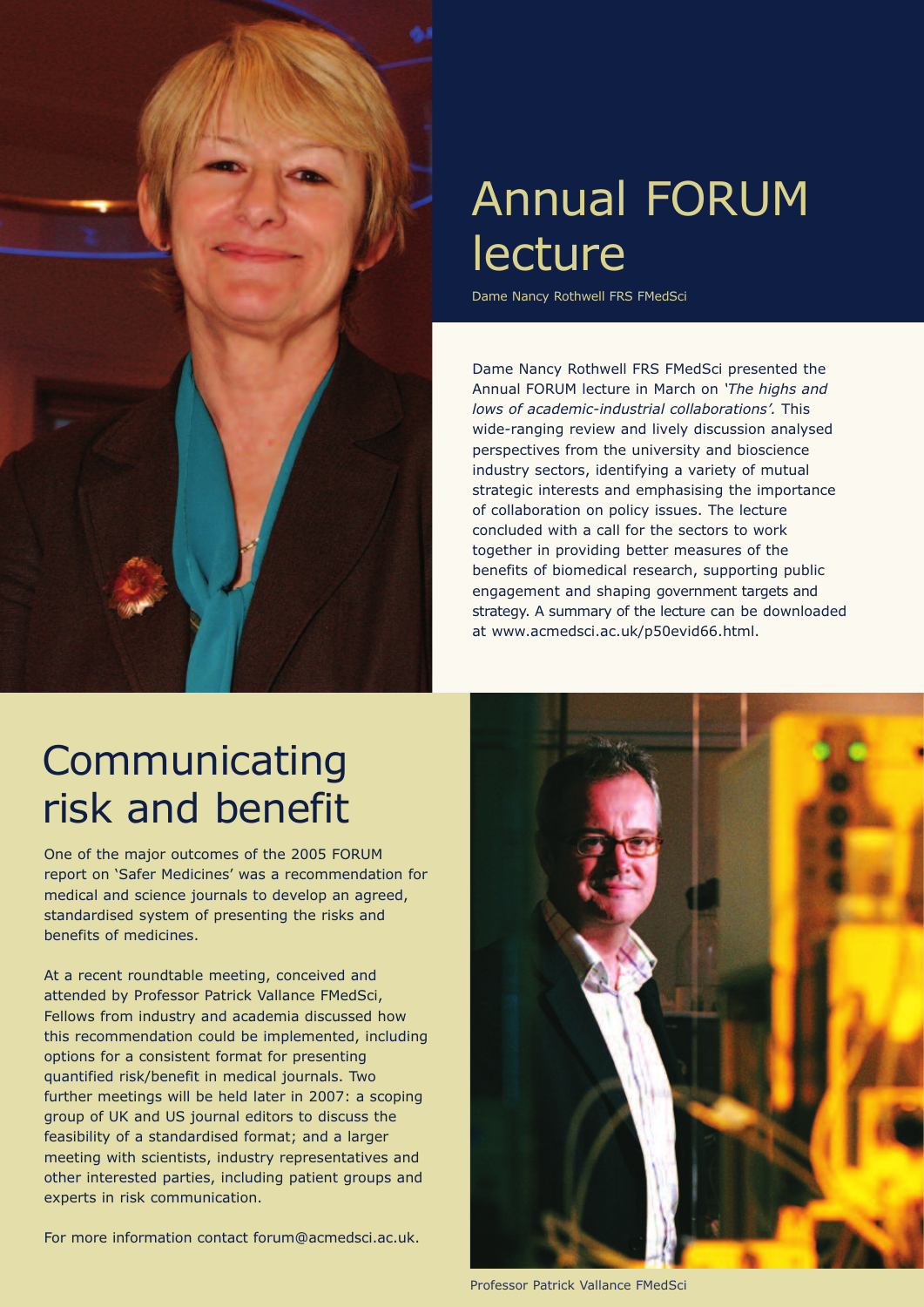# Use of non-human primates in research

In December 2006, an independent working group chaired by Sir David Weatherall FRS FMedSci published the report *'The use of non-human primates in research'.* In June 2007, the four sponsors of this initiative, the Academy of Medical Sciences, Medical Research Council, Royal Society and Wellcome Trust, fulfilled their pledge to respond to the report and its recommendations within six months of publication. These responses can be downloaded from www.acmedsci.ac.uk/index.php?pid=118&pressid=33.

The four sponsoring organisations, together with the BBSRC, strongly endorsed the report's call for a more integrated approach to UK non-human primate research. This was also backed by the Government's Chief

Scientific Adviser, Sir David King FRS, who has pledged to *'bring stakeholders together to develop a national strategy for the use of non-human primates in science.'*

The current momentum and Government support provides a timely opportunity for FORUM members to make their views on this issue heard. The FORUM Advisory Board will be considering the findings of the Weatherall report in the Autumn. For more information contact helen.munn@acmedsci.ac.uk.



## Future FORUM events

### **Drug Discovery**

Following the success of the 2006 'Drug Discovery' meeting, held at the Royal Society in London, the FORUM Advisory Board has agreed to hold one or more regional events during 2007/08 on drug discovery in specific therapeutic areas. Cancer and



diabetes are among the suggested priority areas for a future regional meeting likely to be held in the Northwest. **FORUM members are invited to propose other topics and locations they might wish to support.** To do so please email forum@acmedsci.ac.uk.

#### **Infectious Disease**

A symposium on 'Anti-infectives R&D in the UK' is planned for later in 2007. This will include speakers from industry and academia and will address the current status of R&D in the field, drawing on recent work in immunology and systems biology, and identifying scientific opportunities for novel bacterial, viral and fungal disease targets.

### **Other Academy Events**

**11 November - International Health Lecture** Sir Richard Peto, FRS FMedSci, Professor of Medical Statistics and Epidemiology, University of Oxford **27 November - Pandemic Influenza symposium** Organised in collaboration with the Royal Society, chaired by Sir John Skehel FRS FMedSci **22 November - Jean Shanks Lecture**

Professor Tony Pawson, Samuel Lunenfeld Research Institute, Mt. Sinai Hospital, Toronto

For further information go to www.acmedsci.ac.uk.